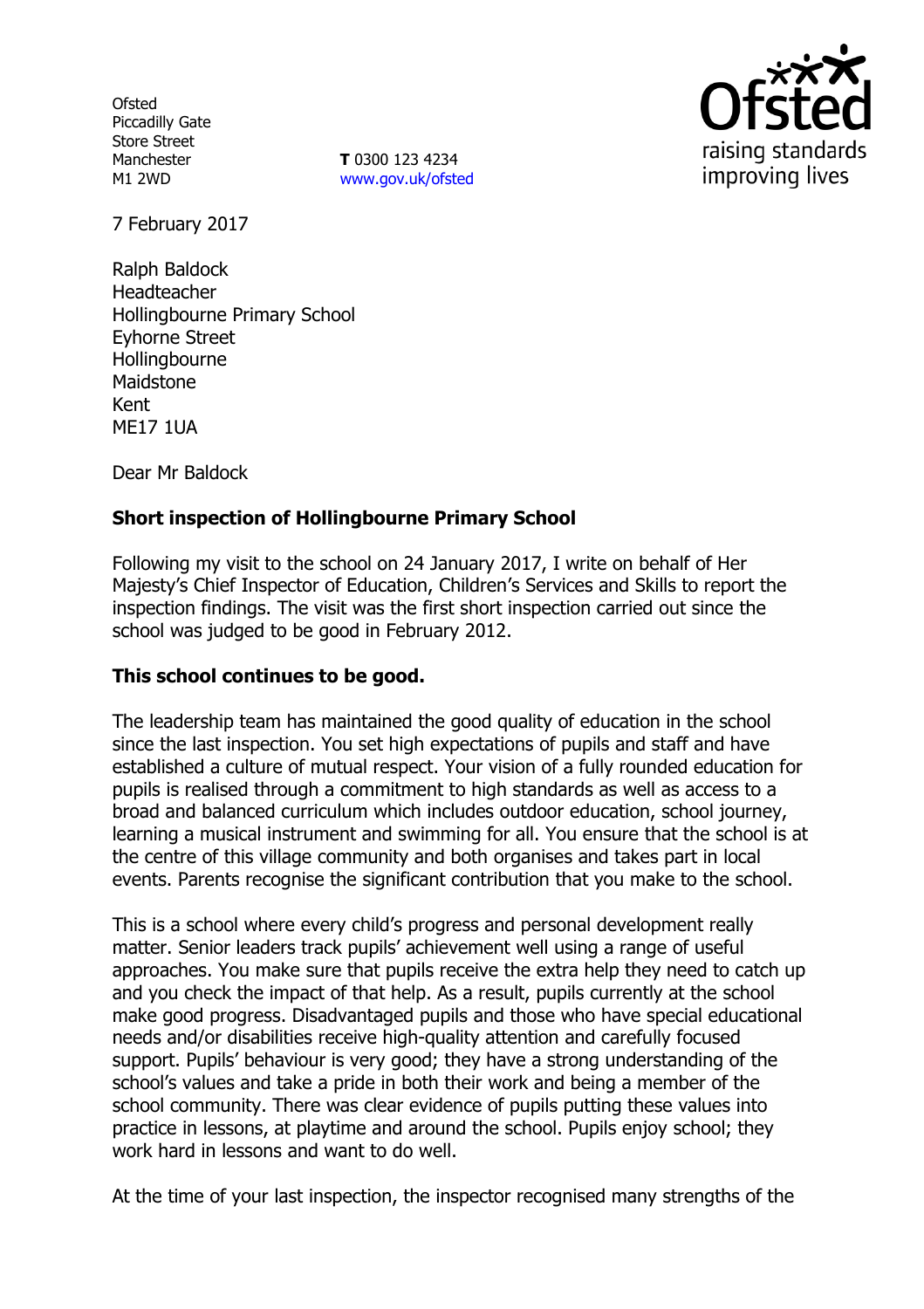

school, including pupils' positive attitudes to learning. They also identified a need to enable older pupils to learn and practise regularly how to write complex sentences with accurate punctuation and to raise greater awareness of how pupils should deal with any bullying. Leaders have addressed all of these effectively so that:

- new systems and practices are in place for pupils to deal with bullying; pupils say they feel safe at the school and if they need help they use trained pupil mediators, put a request for support in the 'worry box' or ask an adult to help them
- at the end Year 6, progress in English grammar, punctuation and spelling has accelerated.

You have identified the correct priorities for the next stage of improvement and are beginning to take the right steps to make improvements. You know that most-able pupils will only make rapid progress in lessons if they are stretched and challenged. Leaders are starting to provide teachers with effective support to achieve this. You are aware that children in Reception need more opportunities to write if they are to accelerate their progress and you are working with local authority advisers to address this area of improvement.

## **Safeguarding is effective.**

Pupils feel safe at school and parents are satisfied with how the school cares for their children. Pupils know how to keep themselves safe and especially when using the internet; they could recall in some detail the best ways to avoid risk. Parents have also been involved in e-safety training. Children behave sensibly around the school and display a high level of self-discipline. They are supervised well during break and lunchtimes when they play cooperatively and happily. For most of the year, they have access to the field and trees where they make camps and explore nature.

Staff receive appropriate training about safeguarding; policy and processes are well embedded and staff understand how to raise concerns. Any necessary actions are taken without delay. Staff receive training about keeping pupils safe from the dangers of radicalisation and extremism. The school works effectively with external agencies in the very small number of situations where this is necessary. Leaders, including governors, have ensured that all safeguarding arrangements are appropriate and records are detailed and of a high quality. There is effective support for the parents of the most vulnerable pupils.

### **Inspection findings**

■ You have established a long-standing culture of high expectations and you have motivated the staff to deliver good-quality lessons which inspire pupils to learn. You have identified the right priorities for improvement and have the correct actions in place to achieve them. The leadership team checks on all aspects of the school's work. Teachers receive useful advice from leaders about what they need to do to improve; this is always focused on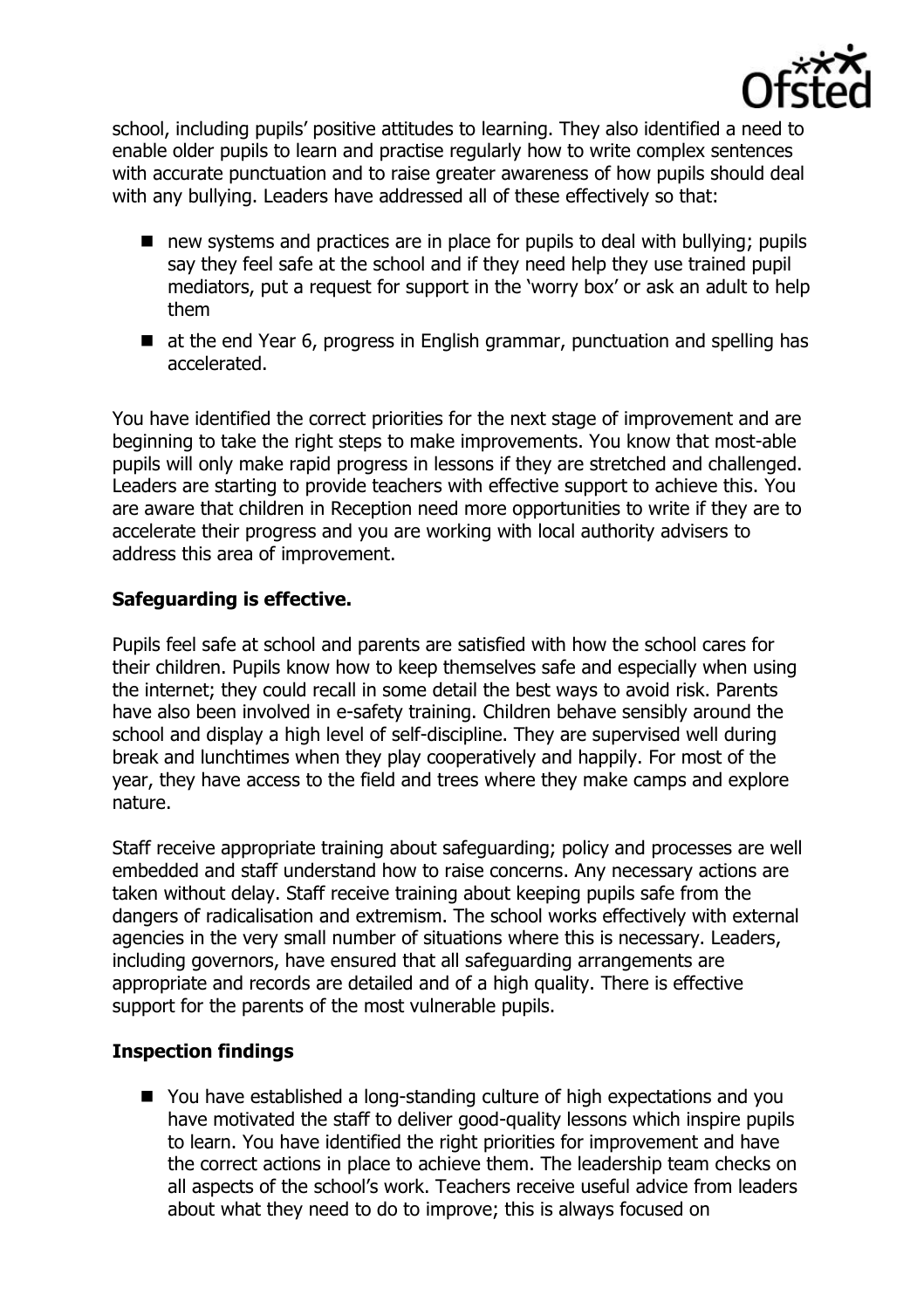

overcoming barriers to learning and accelerating pupils' progress. Governors are knowledgeable and closely involved with the school. They are effective in their monitoring of school improvement and evaluating the impact of leaders' actions on pupils' outcomes.

- Pupils in key stages 1 and 2 make good progress across subjects and year groups. Standards in reading, writing and mathematics have risen at the end of key stage 2. Phonics is well taught and the proportion of pupils in Year 1 that meet the expected standard is above the national figure. At key stage 2, there is no gap between the achievement of disadvantaged pupils and that of all other pupils. In Year 6, pupils are articulate readers and they read a wide variety of genres. Across the school, pupils take a pride in the presentation of their work and handwriting is well taught.
- Attendance levels are well above national expectations and leaders are relentless in their drive for children to come to school every day. There are rewards for outstanding attendance levels and staff follow up every absence.

### **Next steps for the school**

Leaders and those responsible for governance should ensure that:

- pupils' achievement at the end of the Reception Year continues to rise so that more pupils achieve a good level of development
- $\blacksquare$  by the end of key stage 1 and 2, more pupils achieve the higher expectation of greater depth in reading, writing and mathematics.

I am copying this letter to the chair of the governing body, the regional schools commissioner and the director of children's services for Kent. This letter will be published on the Ofsted website.

Yours sincerely

Sir Robin Bosher **Ofsted Inspector**

### **Information about the inspection**

I focused in particular on the following aspects during the inspection: the effectiveness of work to keep pupils safe and particularly the school's approach to bullying; the current level of absence and persistent absence, with a specific focus on disadvantaged pupils; the extent to which the most able pupils are stretched and challenged across the school; and how well reading and writing are taught in the Reception class.